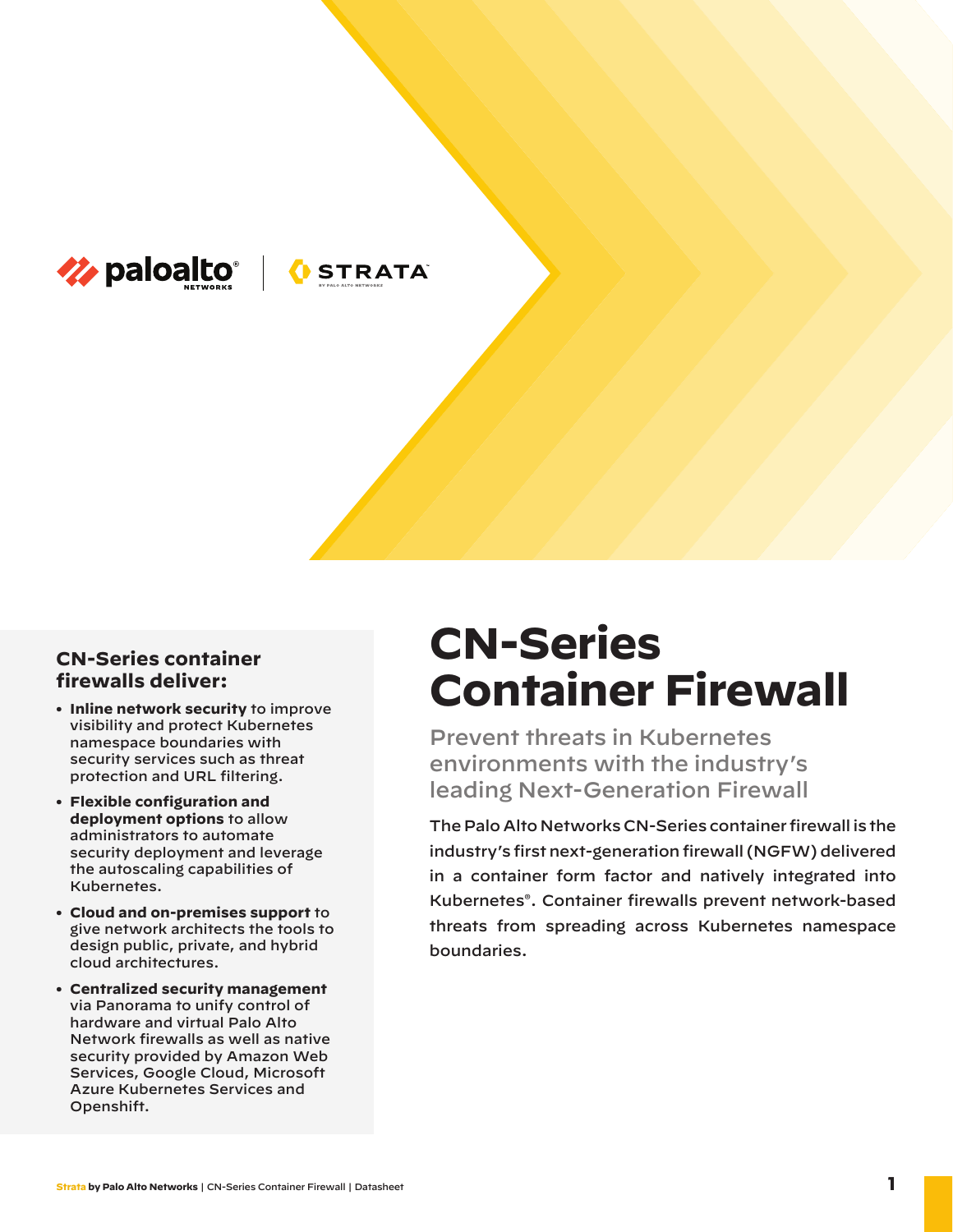

## **Overview**

The Palo Alto Networks CN-Series container firewall is the industry's first next-generation firewall (NGFW) delivered in a container form factor and natively integrated into Kubernetes®. Container firewalls prevent networkbased threats from spreading across Kubernetes namespace boundaries.

Conventional NGFWs can only be deployed at the edge of a Kubernetes environment and therefore cannot determine the specific pod where traffic originates. To overcome this challenge, CN-series container firewalls move security inside the Kubernetes environment, giving them precise visibility into and control over container traffic.

The CN-Series delivers Layer 7 visibility and control while enabling the enforcement of advanced security services, such as Intrusion Prevention. This protection can be enforced on allowed traffic traversing namespace boundaries within or between Kubernetes clusters, including between containerized applications and legacy workloads, such as virtual machines (VMs) and bare metal servers.

CN-Series firewalls are easy to deploy using Kubernetes orchestration, allowing operators to deploy network security using the same processes and technology they use to manage the rest of their environments. Ongoing management of CN-Series firewalls is centralized in the Panorama™ network security management solution—the same management console as all Palo Alto Networks firewalls—giving network security teams a single pane of glass to manage the overall network security posture of their organizations.

## **How the CN-Series Works**

CN-Series firewalls deploy as two sets of pods: one for the management plane (CN-MGMT), and another for the firewall dataplane (CN-NGFW). The management pod always runs as a Kubernetes service. The dataplane pods can be deployed in two modes: distributed or clustered. In distributed mode, the firewall dataplane runs as a daemon set on each node. Administrators can deploy firewalls on all cluster nodes with a single command, placing security controls as close to workloads as possible. In clustered deployment mode, the firewall dataplane runs as a Kubernetes service in a dedicated security node. When deployed in clustered mode, CN-Series takes advantage of the native autoscaling capabilities of Kuberenetes to ensure threat protection in even the most dynamic Kubernetes environments. Clustered deployments are best suited for large Kubernetes environments where a distributed deployment would be resource intensive and cost prohibitive.

CN-Series firewalls are managed through the Panorama console. A Kubernetes plugin within Panorama provides contextual information about containers in an environment, and this seamlessly enables context-based network security policies. For example, Kubernetes namespaces can be used to define a traffic source in a firewall policy.

Customers can deploy CN-Series firewalls in Kubernetes environments hosted on-premises or in public clouds. CN-Series firewalls can also be deployed into cloud-managed Kubernetes offerings, including Google Kubernetes Engine (GKE®), Azure Kubernetes Service (AKS), and Amazon Elastic Kubernetes Service (EKS).

Deployment via Kubernetes package managers, such as Helm, is also available and community-supported.







**Figure 2:** Cluster deployment mode. The firewall dataplane runs as a Kubernetes service in a dedicated security node.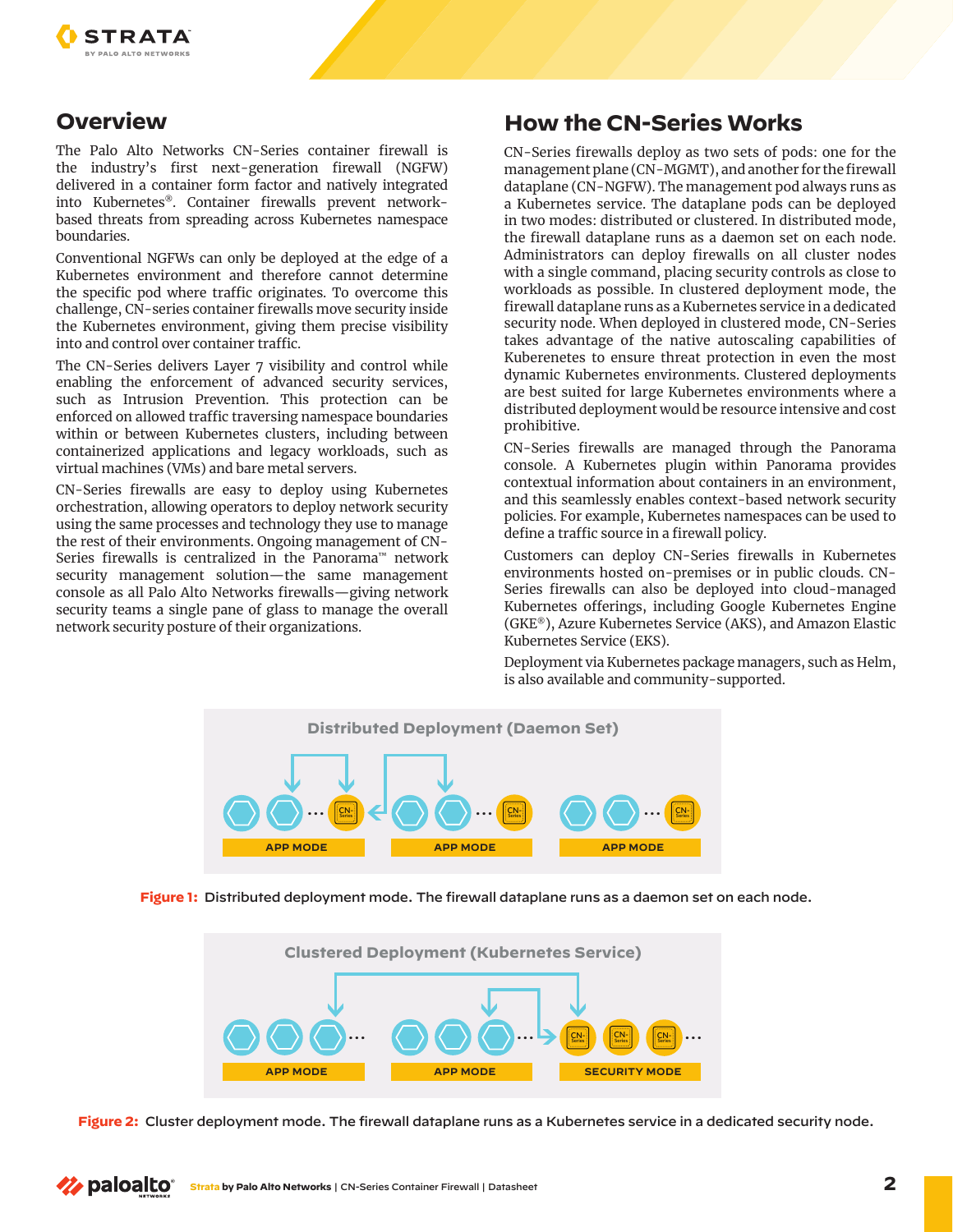

## **CN-Series Use Cases**

#### **Prevent Data Exfiltration from Kubernetes Environments**

CN-Series firewalls offer a multitude of security capabilities to prevent exfiltration of sensitive data from Kubernetes environments. Traffic content inspection—including inspection of TLS-/SSL-encrypted traffic—ensures that packets containing malicious payloads are identified and remediated. URL Filtering bars outbound connections to potentially nefarious websites, including malicious code repositories.

#### **Prevent Lateral Spread of Threats Across Kubernetes Namespace Boundaries**

Trust boundaries between applications are logical locations to enforce segmentation policies that prevent the lateral movement of threats. In many Kubernetes environments, the Kubernetes namespace is the trust boundary. CN-Series firewalls can enforce Threat Prevention policies between Kubernetes namespaces as well as between a Kubernetes namespace and other workload types (e.g., VMs and bare metal servers), to deter threats from moving between your cloud native applications and your legacy infrastructure.

#### **Prevent Both Known and Unknown Inbound Threats**

Like many applications, attacks can use any port, which limits the effectiveness of port-based network security controls. With application-centric security policies, CN-Series firewalls augment basic port-based access controls and inspect network traffic to ensure only allowed applications are permitted across open ports.

By enabling our integrated cloud-delivered subscriptions services, you can enhance your security capabilities without compromising productivity. Turning on our Threat Prevention and WildFire® malware prevention services on the CN-Series firewall protects your Kubernetes environment against any file-based threats, including exploits, malware, spyware, and previously unknown threats, attempting to sneak through open ports. In addition, deploying our URL Filtering and DNS Security services protects your environment from web-based threats, including phishing, command and control, and data theft.

## **CN-Series Key Capabilities**

Whatever the security needs of your container environment, the CN-Series is built to deliver.

#### **Application Visibility and Inline Threat Prevention**

- **Application visibility and control:** Get immediate visibility into application traffic within your Kubernetes environment. Define application-based policies to control application traffic and enforce Zero Trust best practices.
- **Threat prevention and sandboxing:**Threat Prevention and WildFire services can be enabled on CN-Series firewalls to block exploits, prevent malware, and stop both known and unknown advanced threats.
- **Exfiltration prevention and URL filtering:** The CN-Series enables content inspection and SSL Decryption, preventing sensitive information from leaving your network. URL Filtering uses machine learning to categorize URLs and block access to malicious sites that deliver malware or steal credentials. Automation ensures protections are always up to date.

#### **Automated Scalability and Configuration**

- **Autoscale with Kubernetes:** CN-Series firewalls can leverage the autoscaling capabilities of Kubernetes to ensure protection in even the most dynamic environments.
- **Flexible tag-based policy model:** CN-Series firewall policies can be defined by application, user, content, native Kubernetes labels, and other metadata to deliver flexible policies aligned with business needs.
- **DevOps-friendly configuration:** All configuration of CN-Series firewalls is specified in a YAML file and can be easily integrated into infrastructure deployment files for fast, repeatable deployments. Configuration templates can be found in our official [CN-Series GitHub repository](https://github.com/PaloAltoNetworks/Kubernetes).
- **Community-supported Kubernetes Helm chart:** For development teams using Helm to manage their Kubernetes applications, a [CN-Series Helm Chart](https://github.com/PaloAltoNetworks/cn-series-helm) has been created to simplify firewall deployment and management.

#### **Flexible Deployment and Consistent CNI Integration**

- **Flexible deployment options:** Customers can choose to deploy CN-Series firewalls in distributed or clustered modes, depending on their use case, budget and environmental configuration.
- **Simple insertion:** The CN-Series supports multiple container network interface (CNI) plugins for use in different types of Kubernetes deployments.

#### **On-Premises and Cloud Support for Kubernetes**

- **Public cloud:** CN-Series firewalls can be deployed in hosted container environments such as GKE, AKS, Amazon EKS, and Red Hat OpenShift®. For detailed platform support information, see table 1.
- **On-premises:** CN-Series firewalls can also be deployed into Kubernetes environments hosted on-premises.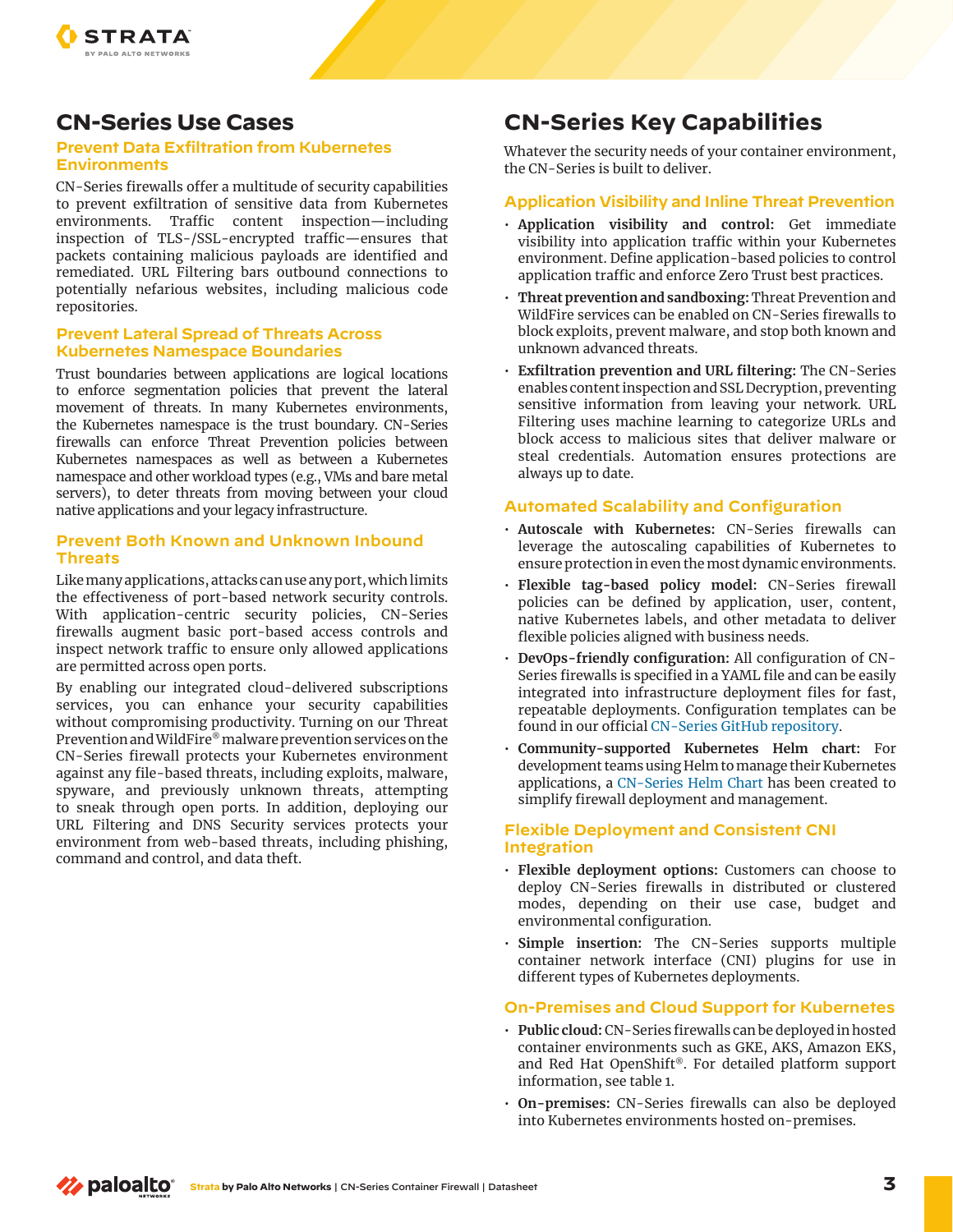

#### **Centralized Security Management**

- **Consistent management:** Manage the CN-Series from Panorama—the same management console you use for your hardware and virtual form factor Palo Alto Networks firewalls.
- **Plugin architecture:** Panorama plugins for GKE, AKS, Amazon EKS, and OpenShift allow you to manage network security for each environment from Panorama.
- **Centralized logging:** Panorama centralizes logging to simplify auditing and compliance.

## **Size and Scale Security Based on Immediate Needs—In Minutes**

Match software firewalls and security services with the speed and flexibility needed for rapidly changing requirements. Maximize your ROI on security investments with the industry's most flexible way to adopt software NGFWs and security services. Discover unmatched flexibility with easy scaling and sizing of VM-Series virtual and CN-Series container NGFWs, cloud-delivered Security Services, and VM Panorama for management and log collection.

Three simple steps let you choose and deploy the right firewalls and security services you need at any given time:

- 1. Procure Software NGFW Credits.
- 2. Allocate or reallocate credits across different deployments to activate your choice of security products and your choice of security services in just minutes.
- 3. Manage and monitor credits via the Palo Alto Networks customer support portal.

As needs change, Software NGFW Credits can be reallocated to new and other firewall-as-a-platform solutions without having to go through additional procurement cycles.

| <b>Table 1: CN-Series Support Matrix</b> |                                                                                                        |  |
|------------------------------------------|--------------------------------------------------------------------------------------------------------|--|
| <b>Product</b>                           | <b>Version(s)</b>                                                                                      |  |
| <b>Containerized PAN-OS</b>              | $10.0$ and above                                                                                       |  |
| Panorama Kubernetes<br>Plugin            | 1.0.0                                                                                                  |  |
| <b>Container Runtime</b>                 | Docker, CRI-O                                                                                          |  |
| Native Kubernetes                        | $1.14 - 1.18$                                                                                          |  |
| Cloud Provider-Managed<br>Kubernetes*    | OpenShift 4.2, 4.4, 4.5<br>AWS EKS (1.14 - 1.17)<br>Azure AKS (1.14 - 1.18)<br>$GCP GKE (1.14 - 1.17)$ |  |
| <b>Customer-Managed Kubernetest</b>      |                                                                                                        |  |
| Kubernetes Host VM OS                    | Ubuntu 16.04, 18.04, RHEL/<br>CentOS $7.3+$                                                            |  |
| CNI                                      | CNI Spec 0.3.0 and higher,<br>which support CNI chaining<br>(e.g., Calico, Flannel, Weave)             |  |

\* Recommended versions for Kubernetes, Calico, etc.

† In customer-managed deployments, Kubernetes can be deployed using any orchestrator (e.g., Rancher, Kubespray) and deployed in a public or private cloud so far as Kubernetes, CNI and host OS versions are from table 1.

## **Key Performance Metrics**

Testing was conducted on GKE, with traffic directed between nodes and between pods on the same node in the same cluster.

| <b>Table 2: CN-Series Key Performance Metrics</b> |                         |  |
|---------------------------------------------------|-------------------------|--|
| <b>Feature/Attribute</b>                          | <b>CN-NGFW (1 Core)</b> |  |
| Firewall Throughput<br>(App-ID Enabled)           | 500 Mbps                |  |
| <b>Threat Prevention Throughput</b>               | 250 Mbps                |  |
| <b>Max Sessions</b>                               | 20,000                  |  |